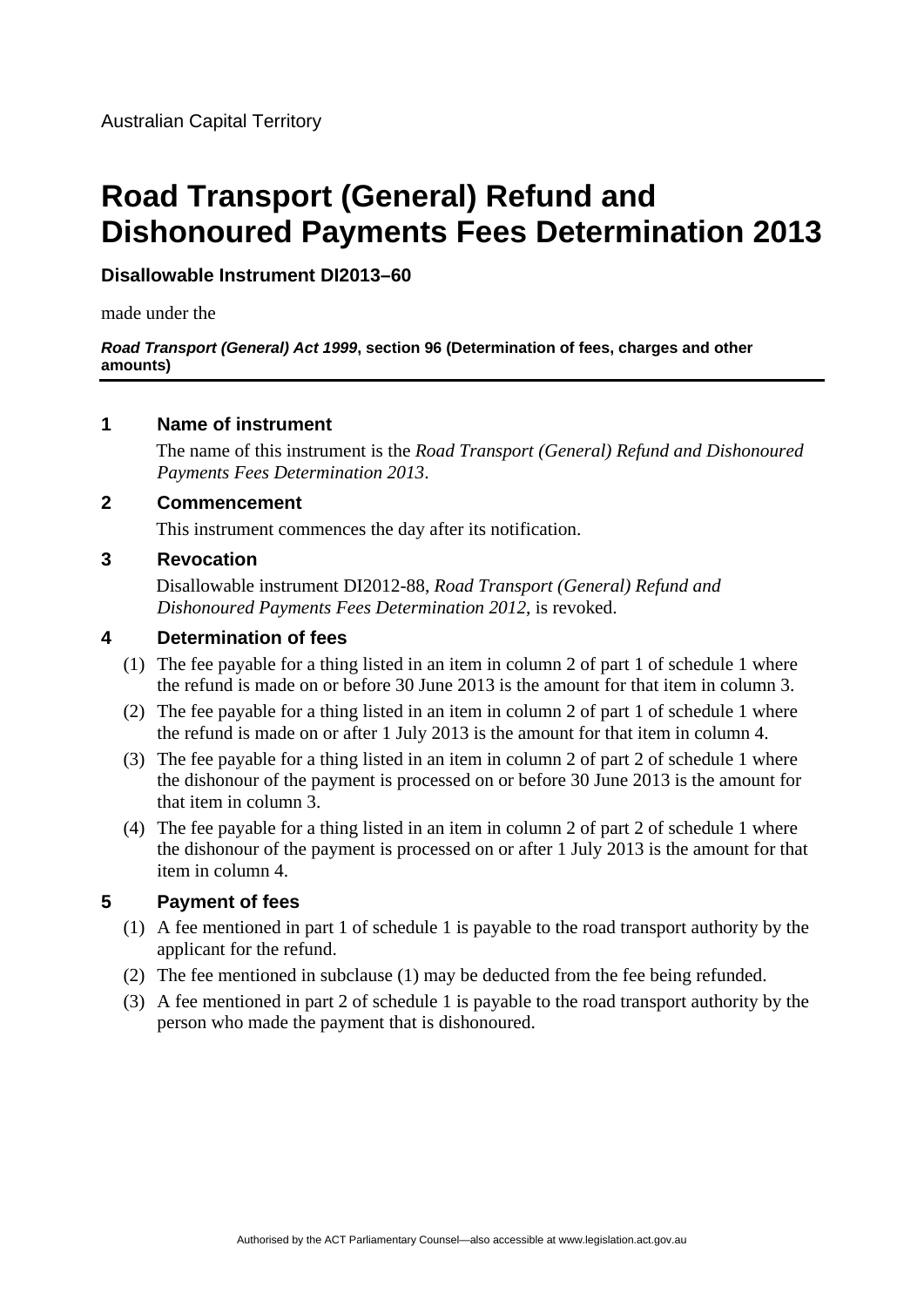# **6 Definitions**

In this instrument: *credit card* includes a debit card. *fee* includes a charge or other amount.

Simon Corbell MLA Attorney-General 15 May 2013